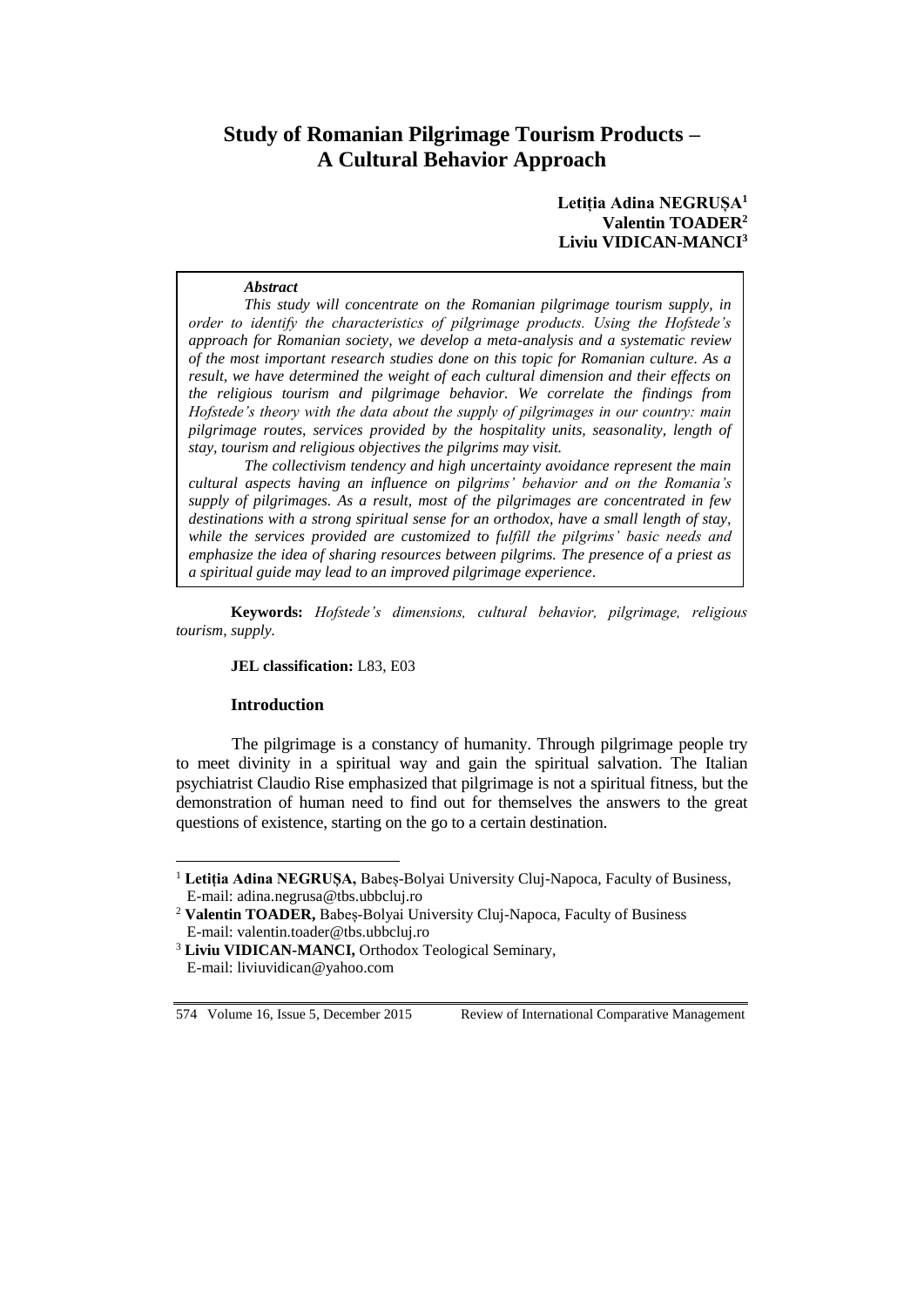Religious pilgrimage is present in almost all major world religions such as Islam, Christianity, Hinduism, Buddhism. In all the religions of the world we find sanctuaries with a special sacrality. These sanctuaries are mostly related to the life and work of these founders of religions, the prominent deities and existence of sacred relics. For Christians, the most important places of pilgrimage are related to the life and work of Jesus Christ, respectively the Holy Land, Jerusalem, Betlehem and Nazareth. Pilgrimage in the Islamic world is one of the "five pillars of Islam," a fundamental obligation for every Muslim believer, adult, male or female, healthy, and with available resources. Within Islam religion there are three "sacred cities: Mekka, Medina and Jerusalem. The pilgrimage to Mekka has pre-Islamic origins, being declared mandatory for residents since 630 b.c., by Mahomed. On the territory of India there are many places of pilgrimage, especially for Hinduism religion. For 2009, pilgrimage tourism was estimated at 44.5% from the total export earnings of Indian tourism and accounted 22.5% of their total foreign exchange earnings. Nowadays the interest for pilgrimage increased a lot (Bruner, 1994) and religious tourism became one of the fastest growing segments in travel today. If until 1945 it has participated in the annual pilgrimage to Mekka around 40 thousands of people, in 2005 it was estimated a participation of three million people. Moreover, the pilgrimages to Fatima, Santiago de Compostela (the number of pilgrims increased from 4918 in 1990 to 114025 in 2010 (Zapponi, 2010)) or Lourdes are well known destinations for West European pilgrims. According to the World Tourism Organization, around 330 million pilgrims visit the world's key religious sites every year. Also there is an increase of religious events worldwide which determined a development of religious tourism. In 2006, according to the Religious Conference Management Association, more than 14.7 million people attended religious meetings, an increase of more than 10 million from 1994 with 4.4 million attendees (Vijayanand, 2012).

Appreciated in some religions (orthodox and catholic) or rejected by others (protestant), the pilgrimage draws attention continuosly both in Christianity and in Islam. In the last decade, in Romania, the pilgrimages and the religious trips registered a significant increase. The pilgrimage was and it will contiue to be an important issue in the future – the pilgrimages to Nicula, Rohia or Iași are well known by all the Romanians.

According to Romania National Institute of Statistics (NIS), after a significant drop in 2009 compared to 2008, the number of pilgrimages organized by travel agents and tour operators increased gradually (except 2012) (National Institute of Statistics, 2014). Analyzing the 2011 report of NIS regarding the demand of Romanian tourists, we noticed that only 2.4% out of total trips had religion as a main purpose and 75% of the pilgrimages/religious trips were organized by the travelers themselves (National Institute of Statistics, 2012). Moreover, an INSCOP survey regarding the Romanians' confidence on public institutions emphasized a gradual decrease of residents' in church from 85% in 2008 to approximately 60% in 2014 (INSCOP, 2014). On the other side, Romania has important religious and cultural resources to boost the involvement of society in religious trips/pilgrimages –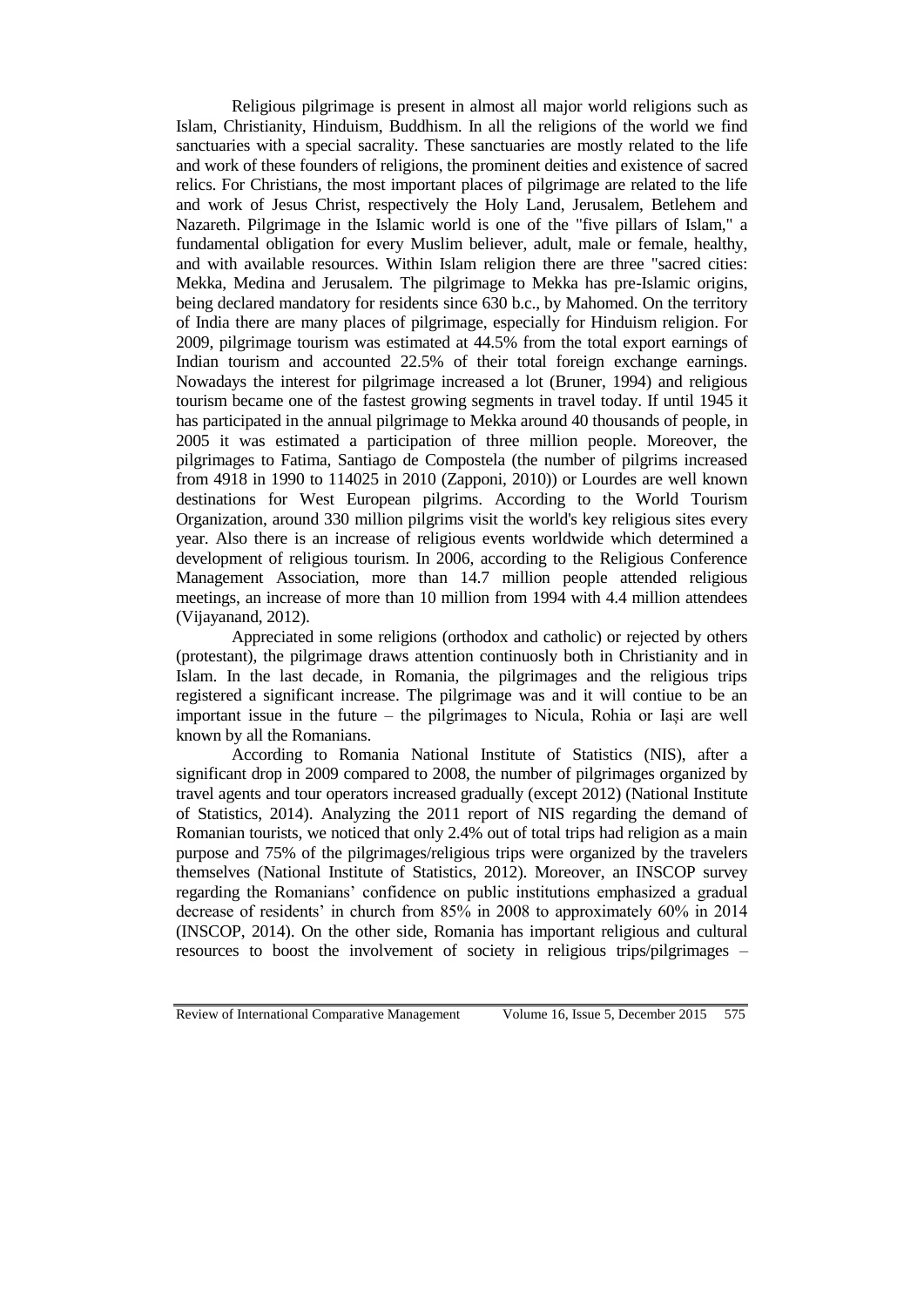according to World Economic Forum, Romania placed 33 in the Travel and Tourism Competitiveness Index – number of World Heritage cultural sites – with 8 sites registered, half of them being directly related to religion and churches (World Economic Forum, 2013). Lately, The Patriarchate of the Romanian Orthodox Church has developed pilgrimage centers, enriching the supply of pilgrimages and religious trips and providing, in the same time, a proper alternative for the Romanians' who used to organize by their own the pilgrimage. Other important factors in the evolution of pilgrimages are the Romanians' "prominent spirit of religiosity" (Pohoață, et al., 2013), their culture and values.

As a result, there are a lot of factors affecting the evolution of pilgrimages in our country, making difficult to emphasize the total effect of pilgrimages on economy and society. To bring some light in this issue, we will study the demand and supply of pilgrimages. In this paper, we will explore the supply side, analyzing the characteristics of the pilgrimage products, while in a future research we will develop a study of pilgrimage demand.

### **1. Literature review**

Economic, cultural and informational development of today society led to an emphasised interest by finding spiritual way and defining identity. In this context development, the religious tourism become a complex phenomenon that plays an important role in small local communities and stirs the interest of researchers in tourism.

World Tourism Organization (United Nations World Tourism Organization, 1985) gives a wider definition of religious tourism stressing on the motivation of travelers as essentially religious events, festivals, sacred places and pilgrimage. According to Blackwell (Blackwell, 2007) the religious tourism includes many types of journeys which are motivated by a religious interest to a destination which is a religious place or gained the image of a religious symbol. A classification of these attractions, proposed by Shackley (Shackley, 2001), clarifies more the concept of religious tourism:

- natural phenomena (lakes, mountains, islands, forests),
- buildings and sights built for the purpose of religious rites,
- buildings with religious motives,
- special events with signs of religious happenings in  $,$ non-religious" places,
- religious secular monuments dedicated to tragedies or politically significant events (prisons of Nelson Mandela on Robben Island).

A comprehensive perspective of the motivations was discussed by tourism expert Claudine Chaspoul (Chaspoul & all, 1993), who identified four main interests for religious tourism:

- spiritual perspective to venerate and approach to divinity,
- the sociological perspective to learn and understand better the history and dogmas of the religious group which belongs to,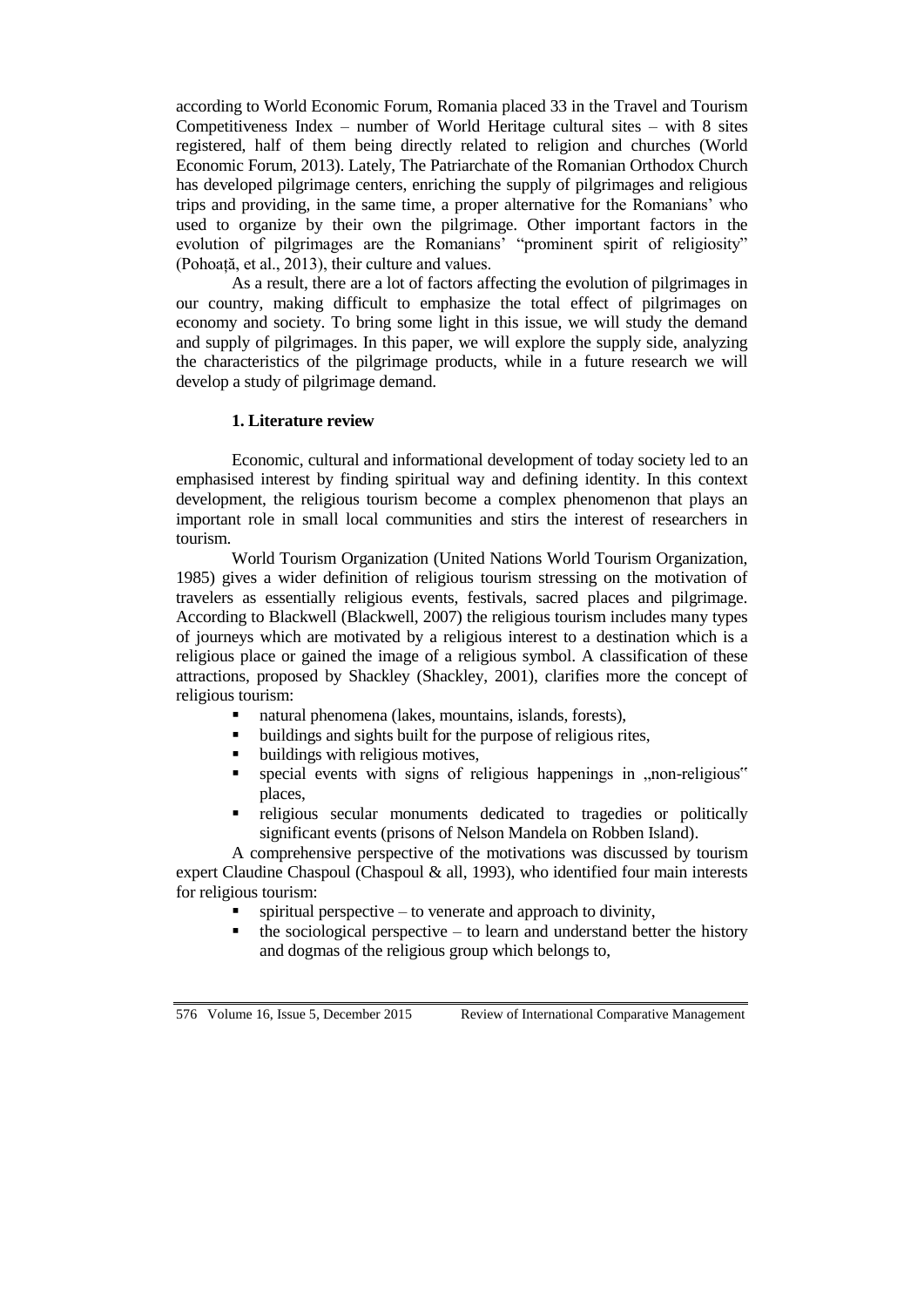- the cultural perspective to visit places, sanctuaries, monuments in order to understand the religious symbols, cultural events, ethnological impact etc.,
- geographical perspective to identify changes in the behavior of religious groups and adapt tourism offer to the market needs.

Many studies and researchers have attempted to understand better the religious tourism phenomenon and to define the pilgrimage as a distinct part of it. The most known definition of pilgrimage is the journey to a place with religious significance with the purpose of performing religious rites and rituals or to fulfill a spiritual need. In comparison, a religious tourist visits these sacred places for a range of reasons, but mainly cultural and educational (Dorneanu, 2012), (Sharpley & Sundaram, 2005). So the pilgrimage is determined first of all by faith and spiritual consideration. We can say that is a different perspective between the pilgrim and the pilgrim-tourist, like Cohen (Cohen, 1992), Dorneanu (Dorneanu, 2012) and Barber (Barber, 1993) argued; the pilgrim peregrinates by conviction, braving physical dangers and pushing its limits for a better self-knowledge. This is another feature for the pilgrims, which are willing to bear a certain amount of pain during the journey and repeatedly pray to their ditties (Svoboda, et al., 2013).

According to Solomon  $\mu$ , Nihil sub sole novum" (Eccl.1, 10), the pilgrimage motivation is simple and real – the miracle and the cure. The pilgrim is searching the miracle, the marvel, the amazing. The destinations known for miraculous icons, relics, holy watter springs or for the extraordinay grace the visitors are feeling are the most popular between pilgrims. The pilgrimage to Nicula Monastery from Cluj County is a very good example in this sense. The miracle-working icon of Virgin Mary from this monastery is attracting hundreds of thousands of persons every year, the peak of the visitors being in 15 August, at the feast of the Virgin Mary Assumption. The pilgrims incentive is the miracle, "the spiritual benefit" they can aquire as a result of their efforts.

During the medieval age, the pilgrimage was also seen as a punishment for the heretics. The motivation of pilgrimage in that times was represented by the spiritual purification a heretic could obtain through the effort and sacrifice (somethimes their life could be threaten) he will do during a pilgrimage to The Holy Places (Dupront, 1967). The idea of pilgrimage as a punishment is also present in some of the inquisitorial processes of the centuries XIII-XIV ( (Villehardouin, 2002), (Pales-Gobilliard, 2002), (Gui, 1926), (Fournier, 1978)).

Due to the fact that the pilgrim-tourist peregrinates primarily for a spiritual experience, Cohen (Cohen, 1992) strengthened the main difference toward travelertourist as the aim of the holiday or journey. The pilgrim peregrinates toward their socio-cultural center, which gives the opportunity of deeper sensation, relationship and understanding of the meaning of life. This is the case of a formal pilgrimage center. Like Pope John Paul II pointed out in his message to the 23<sup>rd</sup> World Day of Tourism, tourism and religious tourism could compensate the lack of human contact, which people often miss in their daily life.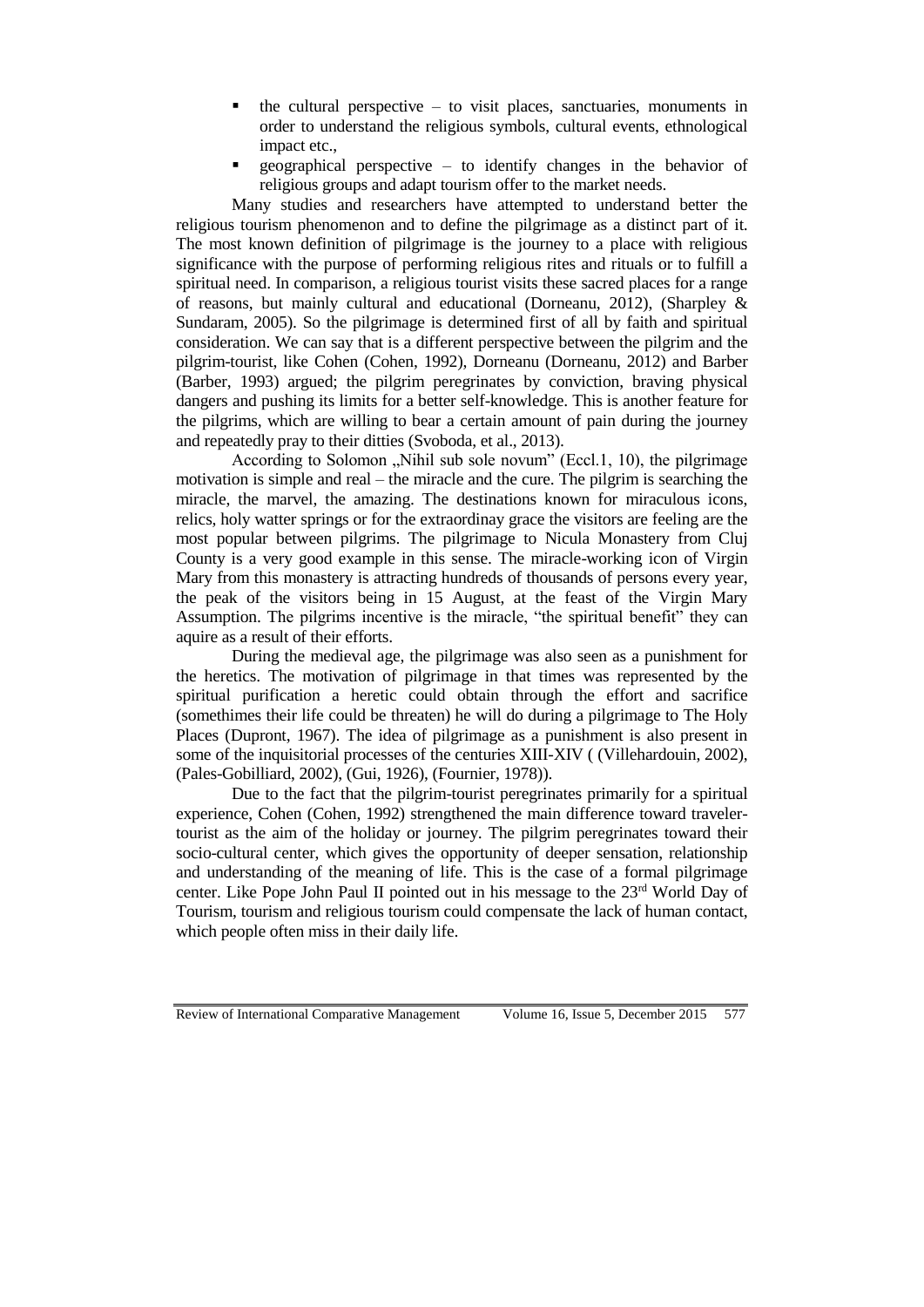While the idea of differentiation between tourism and pilgrimage has emerged in the 70s, the new research works ((Bilu, 1998), (Kong, 2001), (Bănică, 2014)), which have explored interesting political, cultural, behavioral and economical aspects of these subjects, have argued that "the ties are unclear, blurred and poorly classified" (Collins-Kreiner, 2010). In 2004, Badone and Roseman claimed that: "Rigid dichotomies between pilgrimage and tourism or pilgrims and tourists no longer seem tenable in the shifting world of postmodern travel" (Badone & Roseman, 2004). Even more they tried to highlight the similarities between these two categories of travel that have frequently been regarded as conceptual opposites.

Although many researchers consider that the difference between religious pilgrimage and tourism is very narrow, they commonly agree that motivation is the main special feature. Using the theory of pull-push factors we could state that pilgrims are motivated by a push factor, while the tourist is motivated by a pull factor, respectively the location. Pilgrim is convinced that will get spiritual development only traveling to a particular place and practicing religious rituals, so personal conviction and spiritual need are the push factors which determine the individual to peregrinate. Whereas the tourist is attracted to that place for the pleasure of traveling, to relax, seeing new places, to have new experiences, to enrich cultural these are pull factors which attract tourists in these places. Bănică (Bănică, 2014) argues that even the most faithful pilgrim will admire the landscapes or the architecture of the places, but in spite of that, the pilgrim's journey will be full of tension and desire to reach spirituality, while the tourist's journey will be characterized by comfort and relaxation.

For a comprehensive analysis of the religious tourism and pilgrimage motivations, another important aspect, which should be evaluated, is the influence of cultural values on its. Learning about the cultural differences in tourist behavior represents, nowadays, a key factor in effective segmentation, targeting and promotion to a specific market. Lately, has grown the interest for tourist behavior studies, which attempt to understand and explain how tourists make decisions to spend available resources, money, time, and effort in travel related products and services (Reisinger, 2009). Because, in general, cultural values specific to each nation influence significantly the social interaction among people and tourism activity involves, in a large part, social interactions among tourists and tourists-hosts, the peoples' culture and values have also an important influence on the tourist behavior and buying habits of tourist products.

Many studies have shown that due to cultural values inherited, individuals from different cultures evaluated touristic and hospitality services performance differently (Crotts & Erdmann, 2000), have different views about what service quality means ( (Tsang & Ap, 2007), (Mattila, 1999)) and present different perceptions of hotel facilities and consumer pattern of hospitality services ( (Pizam & Telisman-Kosuta, 1989), (Pizam, et al., 1997), (Sheldon & Fox, 1998), (Rosenbaum & Spears, 2005), (You, et al., 2000)). In conclusion, these studies have shown that tourist behavior and travel patterns are culture specific and behavioral differences among international tourists are attributable to cultural influences. Starting from these assumptions we would try to identify, what specific characteristics have the Romanian pilgrimage products.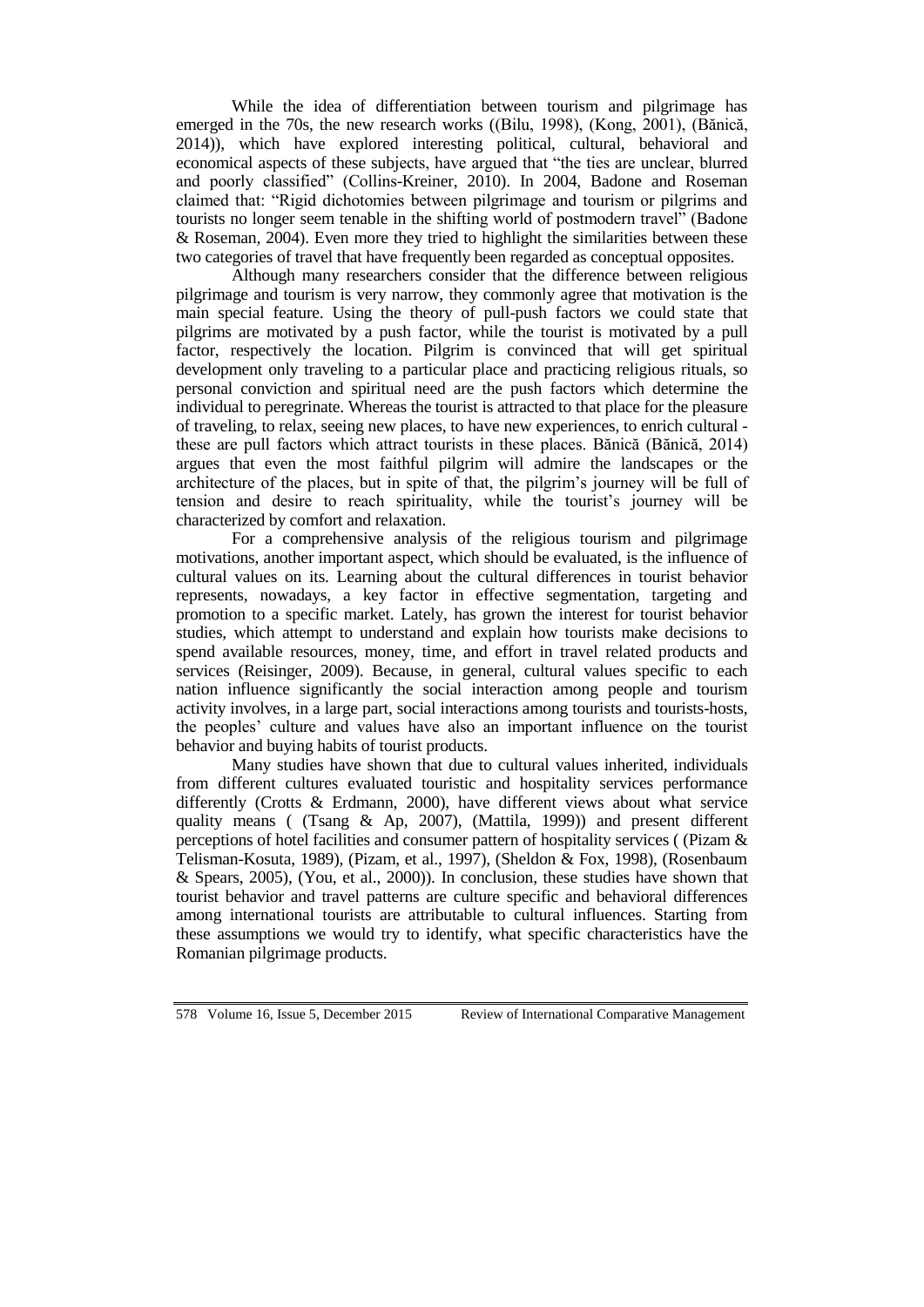## **2. Methodology**

In order to analyze the Romanians' pilgrimage behavior and their needs (from the point of services and products they would like to consume) when they peregrinate, we have considered the four dimensions of Hofstede's theory for Romanian society and we related his estimations to the structure of the pilgrimages supply. The purpose of this analysis is to identify in which way the structure of pilgrimage supply adapt to the Romanians' values, culture and behavior.

This theory is widely used for differentiating among cultures and is a comprehensive study of how values are influenced by culture. Through a metaanalysis and a systematic review of the most important research studies done on this topic for Romanian culture we have determined the weight of each cultural dimension and their effects on the religious tourism and pilgrimage behavior.

Hofstede views culture as "the interactive aggregate of common characteristics that influence a human group's response to its environment". Thus culture plays a role in determining the identity of human group (Hofstede, 2001). After analyzing data from more than 40 countries, Hofstede concluded that cultural differences are reflected in four main value dimensions:

- *Power distance* (PDI) dimension refers to the extent to which a society accepts the unequal distribution of power in relationships and institutions. In the high PD cultures (Mexico, Venezuela, China), people are not equal but everyone has a rightful place. Power and authority are established and accepted. Status, conformity, supervision, and cooperation are valued. In low PDI cultures (Austria, Denmark, Sweden) inequality is minimized. People value independence, consultancy, and personality.
- *Individualism-collectivism* (IDV) dimension refers to the extent to which people emphasize their own needs. Highly individualistic cultures (the United States, Australia, United Kingdom, Netherlands) value individualism, independence, uniqueness, self-actualization, selfdevelopment, freedom, autonomy, challenge, achievement, selforientation, and privacy. Highly collectivistic cultures (Guatemala, Pakistan, Indonesia), emphasize group goals, rights, decisions, consensus, and cooperation. Individual initiative is discouraged, and people are ''we'' oriented. The social and family ties are tight. The ingroup members look after the other members in exchange for absolute loyalty.
- *Masculinity-femininity* (MAS) dimension refers to the extent to which a culture values ''masculine'' behavior, such as assertiveness, acquisition of money and material possessions, and lack of care for others, as opposed to "feminine" behavior and the quality of life, and the extent to which gender roles are differentiated. In the highly masculine cultures (Japan, Hungary, Italy), societies emphasis is on performance, growth, ambition, living to work, successful achievement, excellence and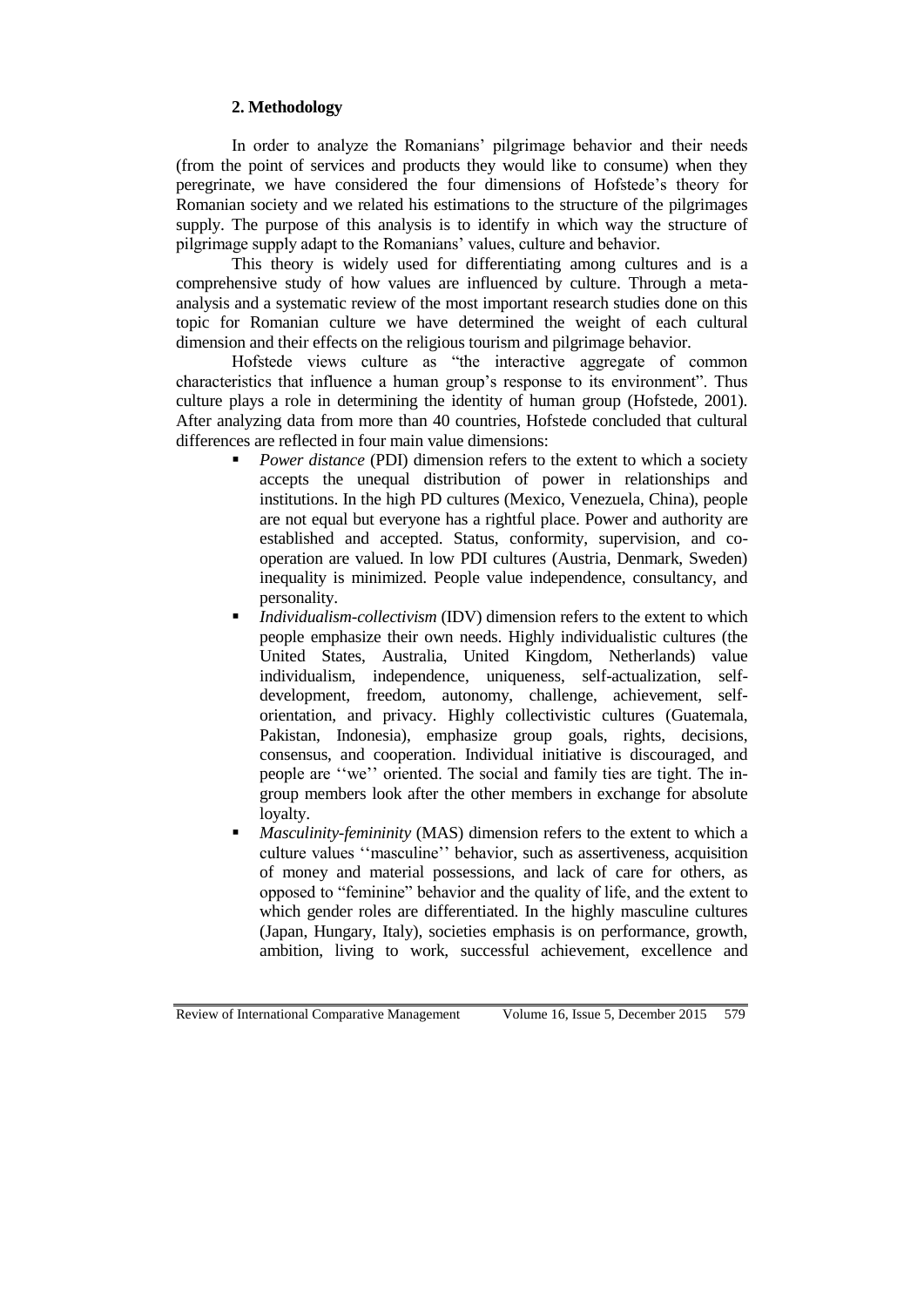assertiveness. In the high feminine cultures (Sweden, Norway, Netherlands) society's focus is on quality of life, welfare of others, caring and nurturing behavior, and sympathy for the unsuccessful.

 *Uncertainty avoidance* (UAI) dimension refers to the extent to which a society feels threatened by uncertain and ambiguous situations and tries to avoid them. In the high UAI cultures (Greece, Portugal, Japan, France), societies feel anxious in situations which they perceive as unstructured, unclear, and unpredictable; they believe that such situations, and any other ambiguities in life, are threats that must be fought. In the low UAI cultures (Singapore, Denmark, Sweden), societies accept the uncertainty inherent in life conflict, tolerate ambiguity, and take more risk. People accept foreigners with different ideas; new ideas are not threatening. People are more flexible, do not need many rules.

Hofstede's measure of cultural value is one of the most widely used among international management and marketing scholars. According to Hofstede, these four dimensions represent the basic elements of common structure in the national cultural system. Thus, they provide an important framework not only for analyzing national culture, but also for considering the effects of cultural differences on people's conceptions and behaviors in different social activities.

For this reason we have decided to use this model for evaluating the Romanian cultural values. We have considered all the studies done for the Romanian society based on Hofstede's model, and we have selected from them only those which used a national sample. In table no.1 we present the Hofstede's estimation for Romanians', next to other results obtained in different studies.

| <b>Authors</b>                | Study's<br>Year | <b>Results for Cultural dimensions</b> |            |            |           |
|-------------------------------|-----------------|----------------------------------------|------------|------------|-----------|
|                               |                 | PDI                                    | <b>IDV</b> | <b>MAS</b> | UAI       |
|                               |                 | $(0-110)$                              | $(0-95)$   | $(0-95)$   | $(0-115)$ |
| Hofstede                      | Author's        | H(90)                                  | L(30)      | M(42)      | H(90)     |
|                               | estimation      |                                        |            |            |           |
| Interact-Gallup (Luca, 2005)  | 2005            | L(33)                                  | M(49)      | L(39)      | H(61)     |
| Mihut, I.,                    | 2005            | H(>75)                                 | L(<30)     | M(<50)     | H(>65)    |
| Lungescu, D.                  |                 |                                        |            |            |           |
| (Mihut & Lungescu, 2006)      |                 |                                        |            |            |           |
| Tuclea C., et al.             | 2007            | H(>56)                                 | L(<35)     | L(<33)     | H(76)     |
| (Tuclea, et al., 2008)        |                 |                                        |            |            |           |
| Weinberger A.,                | 2008            | L(20)                                  | H(67)      | L(38)      | H(65)     |
| Nistor N.                     |                 |                                        |            |            |           |
| (Weiberger & Nistor, 2010)    |                 |                                        |            |            |           |
| Marinescu, G.                 | 2008-2012       |                                        |            |            | H         |
| Marinescu, A.                 |                 |                                        |            |            |           |
| (Marinescu & Marinescu, 2013) |                 |                                        |            |            |           |

### **Table 1 Synthetic review of the Romanian cultural values**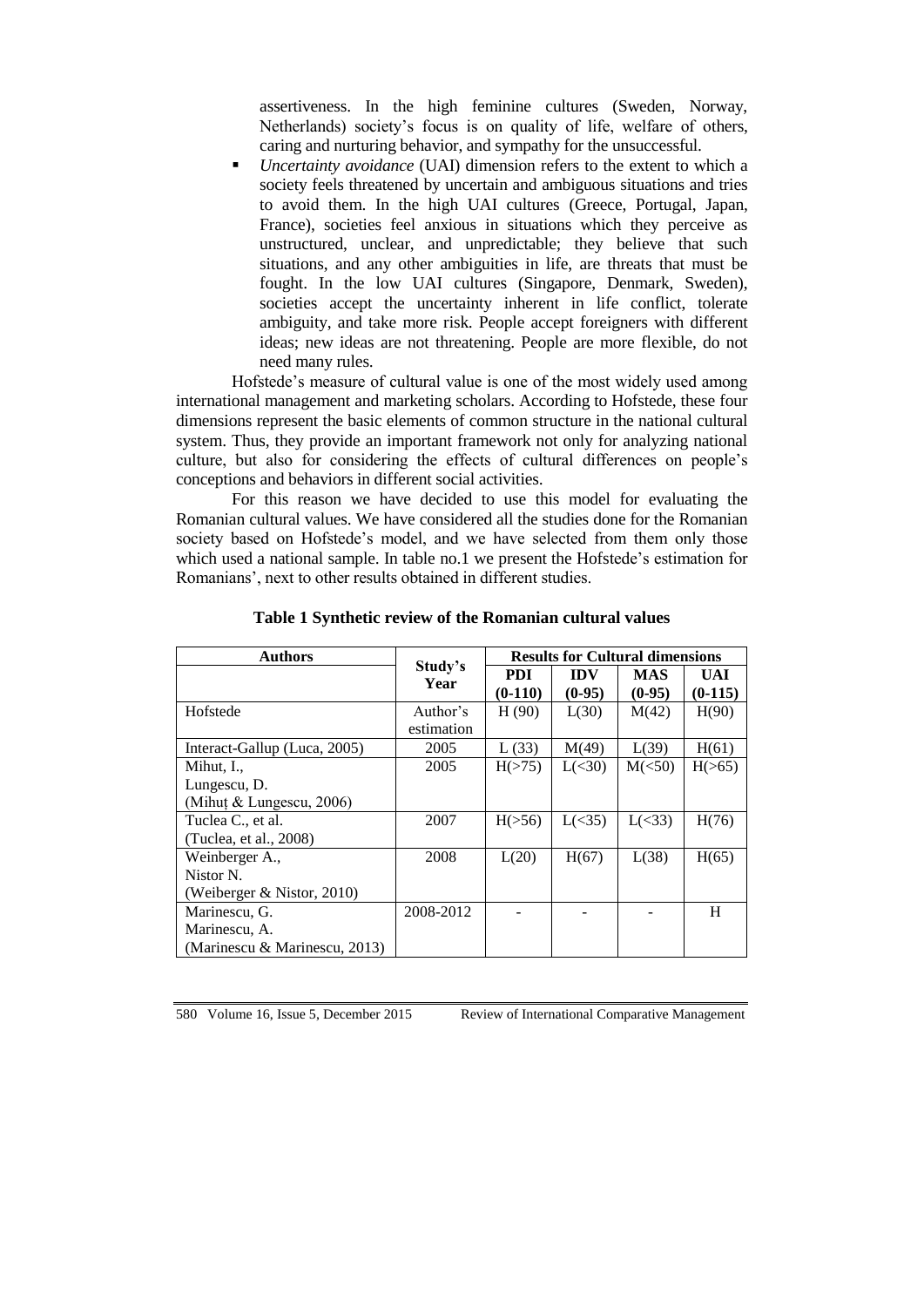To characterize the supply of domestic pilgrimages we started from the pilgrimage routes proposed by the Romanian Patriarchate, through its travel agency (Basilica Travel) and through the pilgrimage centers of its domestic metropolitanates: Metropolitanate of Muntenia and Dobrogea (the same center as the Romanian Patriarchate – Basilica Travel), Metropolitanate of Moldova and Bucovina – Sfânta Parascheva Pilgrimage Center, Metropolitanate of Transylvania – Pilgrimage Center of Archdiocese of Alba Iulia, Metropolitanate of Cluj, Maramureș and Sălaj – Renașterea Pilgrimage Center, Metropolitanate of Oltenia – Sfântul Nicodim Pilgrimage Center and Metropolitanate of Banat – Partoș Pilgrimage Center. Then, we have analyzed the pilgrimage supply of other travel agents, using the information available on their webpages or blogs. In fact, the entire process of collecting data about domestic pilgrimages was realized using the information available on the Internet. We studied over 40 different pilgrimage routes, in 12 different destinations provided by 10 units (2 travel agencies from Bucharest, 6 pilgrimage centers and 2 blogs).

A qualitative research based on a descriptive analysis of the pilgrimage routes was conducted in order to identify the main pilgrimage destinations in Romania, the characteristics of tourism services provided (accommodation, meal, transportation and other services), the seasonality and the frequency of pilgrimage routes. In the literature about pilgrimages we a have an intense debate regarding the relation between pilgrimage and tourism, reason why we try to link some of the main ideas mentioned in the literature with the situation observed in the case of Romanian pilgrimage supply.

### **3. Results and discussions**

As we can see in the studies presented previously (see table no. 1), there is a unanimous insight regarding the collectivism tendency and high uncertainty avoidance. We will detail these two dimensions, emphasizing their effects on pilgrims' behavior and on the supply structure.

In cultures with high needs to avoid uncertainty, members of the society are not willing to take risks and devote more energy to predict the future and changes (Hofstede, 2001). Thus, as a consequence it was observed that in this type of cultures there are preferred to be used clear rules and regulations in each area of the members' life, and also instruments, methods and technics for estimating changes and possible results. Taking into consideration this dimension for analyzing the behavior of Romanian pilgrims we can present some important characteristics.

Firstly, there is *a preference to visit those location and pilgrim's places which are well known and frequented by many people* - especially when these were recommended based on a personal experience. The fact that somebody else, an acquaintance, not necessary a close friend, had experienced in a good manner such a place, is a guaranty which reduces the uncertainty distress. Thus, many sacred places, monasteries, churches became popular not only for pilgrims and religious tourism, but also for cultural tourism.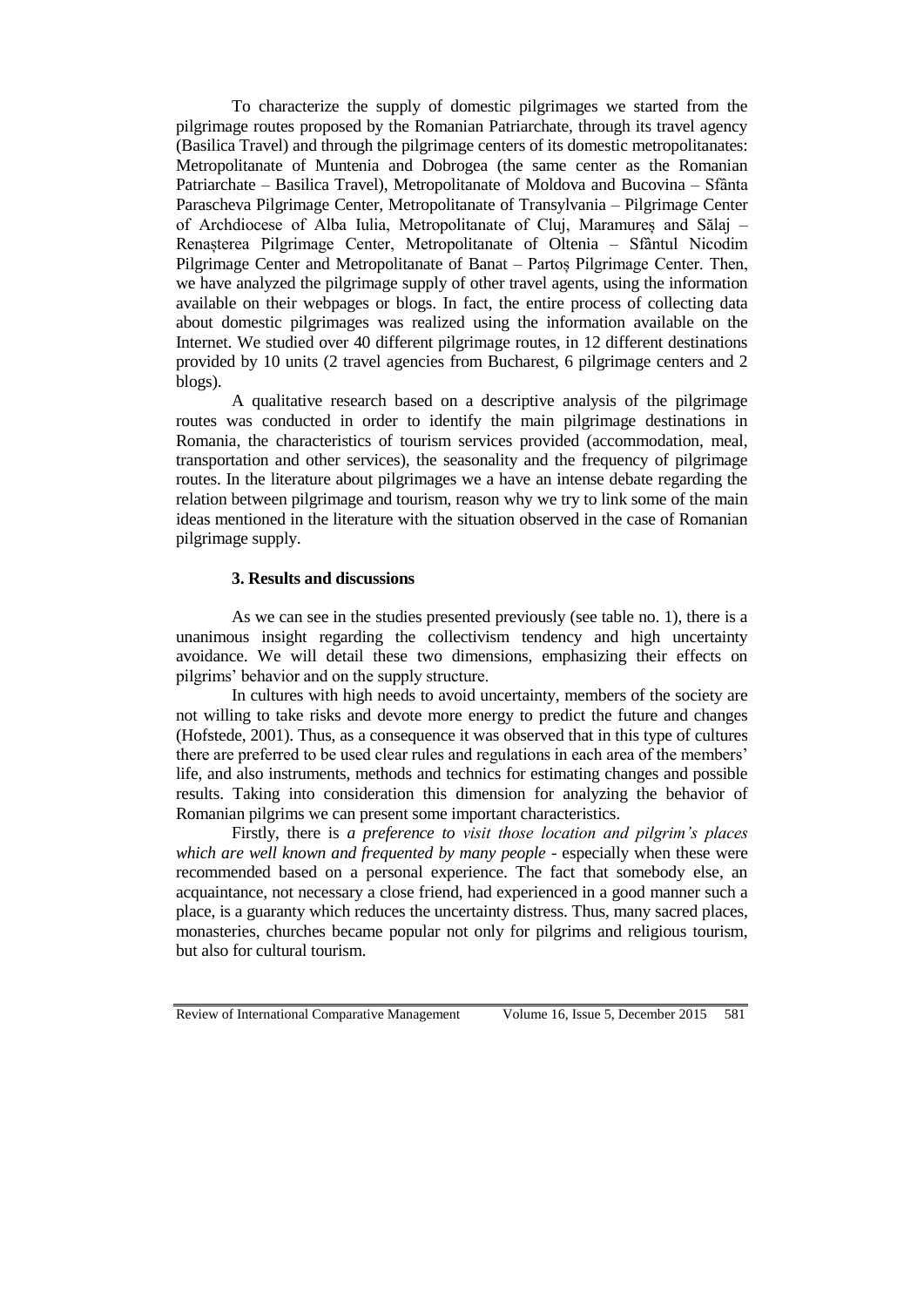Since the development of pilgrimage centers, we noticed an important growth in the number of pilgrims, both at domestic and international level (Israel, Egypt or Greece being the Romanias' prefered pilgrims destinations). This trend is a result of the pilgrimage centers's activity, which included in their supply places with a strong spiritual sense for an othodox - due to the place or to the Fathers a pilgrim has the possibility to meet there. Analyzing their supply, we observe that most of the pilgrimages they organize at national scale have three main destinations: Prislop Monastery, Bucovina and Moldova monasteries and Maramureș monasteries.

The Prislop Monastery is well known due to the activity of Father Arsenie Boca, who lived (1948 – 1989) and who was buried there. He is considered to be "one of the greatest illuminates of Orthodoxy", "a saint", "strong, unshaken in faith", a survivor of the "terrors of the communist prisons without deviating from the righteous path he followed along with many Christians". He was "adored by people for his sermons and miracles" and "feared by the authorities of the times due to his high influence" (Anon., n.d.).

The Prislop Monastery is a destination for pilgrims along the entire year, each month being organized at least one travel here. For example, analyzing the pilgrimages in the case of Basilica Travel (data were available only for the time span March – December 2014) and Sfantul Nicolae travel agency we notice that 38%, in the case of Basilica Travel, and 23%, in the case of Sfantul Nicolae travel agency, out of the total number of domestic pilgrimages they are organizing have as a main destination Prislop Monastery. Regarding the seasonality we observed a small increase in the number of pilgrimages during the summer, a trend similar to the traveling behavior of the domestic tourists.



a. Basilica Travel b. Sfantul Nicolae Travel Agency

## **Figure 1. Pilgrimages to Prislop Monastery – Father Arsenie Boca tumb (2014)**

The second destination for domestic pilgrims, the Bucovina and Moldavia monasteries, has an important significance from religious, historic and architectural point of view. From the image of Father Cleopa Ilie (another important illuminate of Romanian Orthodoxy), to the founders of this monasteries (princes and high nobles

582 Volume 16, Issue 5, December 2015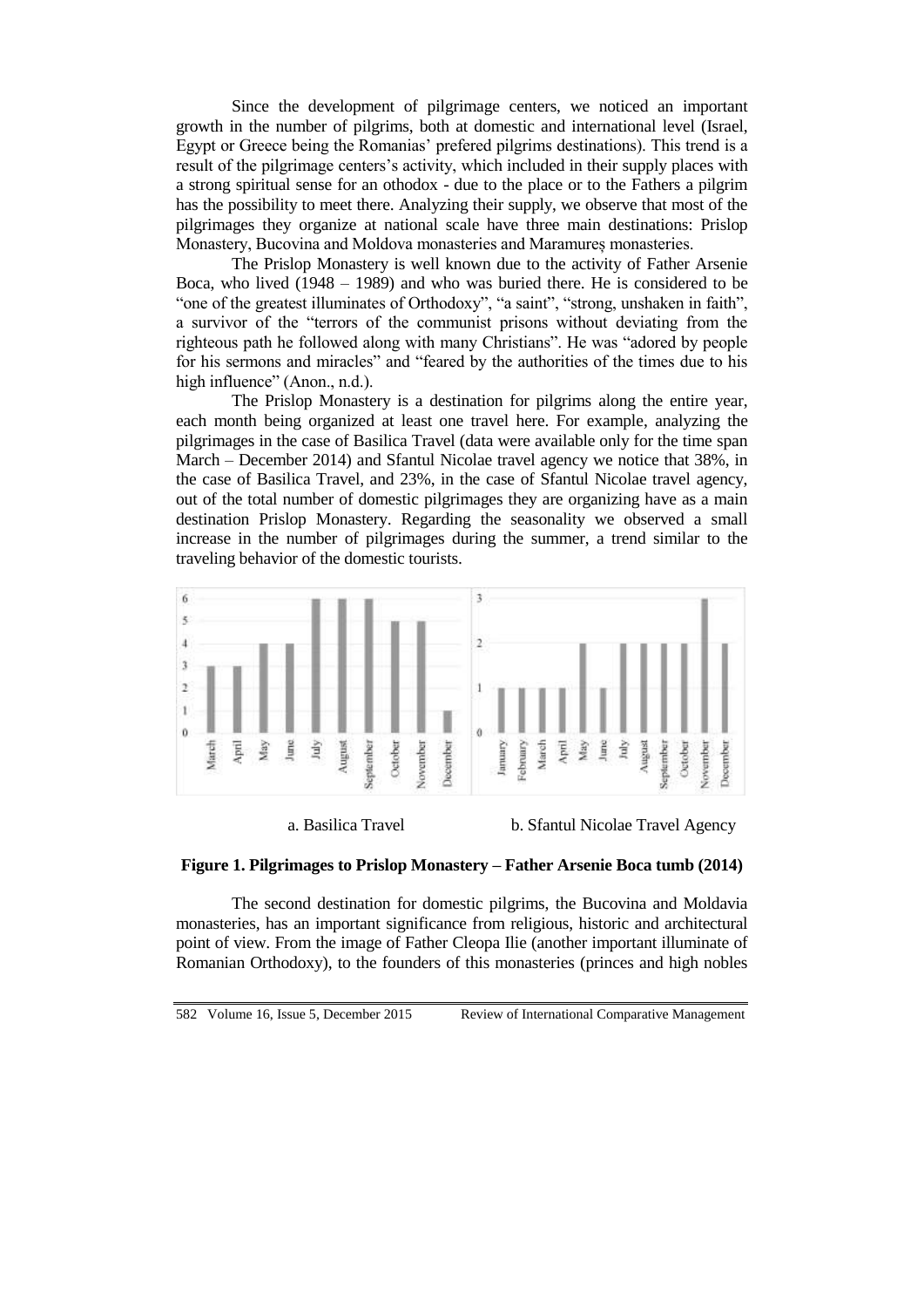built them as a family burial places) and to the painting styles and colors (the famous Voronet blue, the green-red of Sucevita, the yellow of Moldovita, the red of Humor and the green of Arbore (Anon., fără an)) which made them a part of the UNESCO's World Cultural Heritage List, represent significant reasons to visit these places. An important difference we identified between the pilgrimages organized by these two travel agents is the fact that in the case of ROC pilgrimage centers and travel agent the focus was on Father Cleopa Ilie and on its significance for the orthodoxy (16 out of 19 pilgrimages), while the focus in the case of the other travel agent was on visiting and praying to the most important monasteries from Bucovina and Moldova (12 out of 18 pilgrimages). The similarity between their supplies is the fact that the length of stay in the case of pilgrimages focusing on Father Cleopa is smaller (2-3 days), than in the case of pilgrimages to the Moldova and Bucovina monasteries (4-6 days).



a. Basilica Travel b. Sfantul Nicolae Travel Agency

**Figure 2. Pilgrimages to Bucovina and Moldova monasteries (2014)**

The third destination for domestic pilgrimage was difficult to identify due to the fact that the Basilica Travel focuses an important number of pilgrimages around Bucharest and to regions near Bucharest: Vâlcea and Gorj monasteries, Oltenia monasteries or Dobrogea monasteries, where the length of pilgrimage was at most 2 days. Putting together the pilgrimages organized by all the 10 units analyzed, we concluded that the third destination for pilgrimage in Romania (even if some units of pilgrimage organize only one pilgrimage to that area) is to Maramureș monasteries. Here, the monasteries from Rohia and Bârsana represent the main destination for pilgrims. Also, the other wooden monasteries recognized by UNESCO as important sites of world heritage and the Merry Cemetery from Săpânța represent places visited frequently by pilgrims.

Secondly, we noticed that *the supply of domestic pilgrimages is characterized through a low level of differentiation*. We consider this is due to the pilgrims' high uncertainty avoidance, which will make them interested to know from the beginning all the details referring to the trip: accommodation facilities,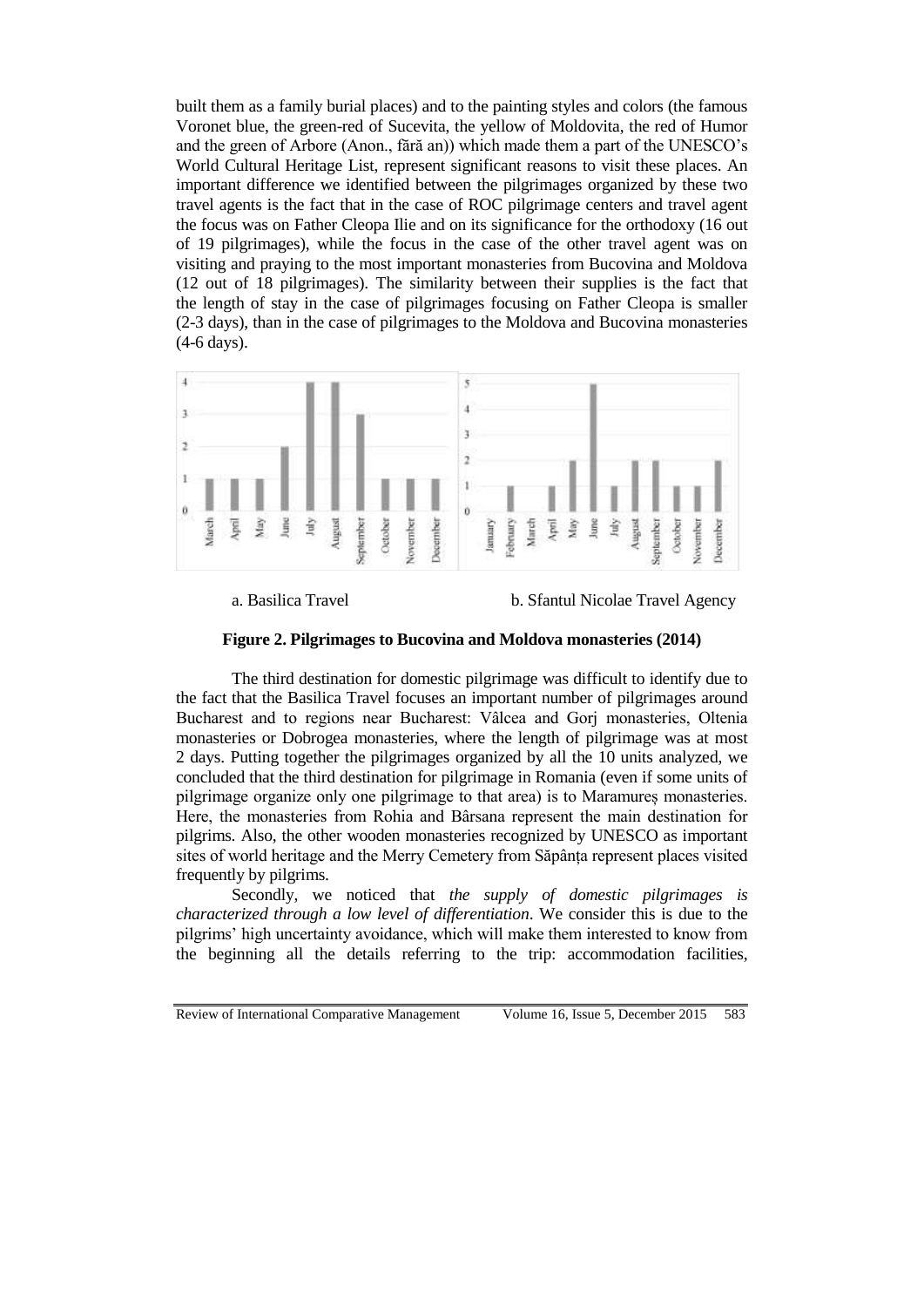alternatives of transportation, the exact route of the trip, places, and activities, religious and touristic destinations. No matter who organizes the pilgrimage, besides the main destination monastery, the pilgrims will have the possibility to pray and visit other monasteries, churches and relics on the road, the number of visits depending on the length of pilgrimage (between 5 and 20 other monasteries and churches in the pilgrimages we analyzed). Sometimes the pilgrims have the possibility to visit the monasteries' museum, and only occasionally they have the possibility to visit some well-known tourism objectives as Merry Cemetery, Salt Mine from Turda, The Bicaz Dam and Red Lake.

In all most of the cases, the length of the pilgrimages to the main spots is reduced. Approximately 70% out of the pilgrimage routes we analyzed have a length of stay of at most three nights, no matter how far was the starting point from the main destination of pilgrimage (to Prislop Monastery, Sihastria Monastery, Nicula Monastery; to Iași or Bucharest). We consider the pilgrimage centers and travel agents had a correct approach when they designed the pilgrimages packages, because a traveler with a high uncertainty avoidance will like to visit fewer locations and spend fewer nights in the tours or during the journey in comparison with low uncertainty avoidance tourists (Litvin, et al., 2004). Moreover, looking on the data regarding the Romanians' tourism demand in 2011, will observe that 82.75% out of total pilgrimages had a length of less than three nights (National Institute of Statistics, 2012).

The role of opinion leaders in a high uncertainty-avoidance culture is much important than in others. Thus, leaders, experts and professionals are likely to be listened and followed. Facing the threat described by Bănică (Bănică, 2014), the number of pilgrims rises from year to year, while the number of persons declaring that they are members of institutionalized religions decreases, we believe, *the Romanian Orthodox Church is trying to develop the Christian education of society through pilgrimage.* This trend is already well developed in Europe and now, the data for Romania are saying the same thing: since 1992 until 2011, the number of persons declaring that they are orthodox decreased by 21.4%, while the population in Romania decreased only by 13.3% (National Institute of Statistics, 2013). In our view, the development of pilgrimages supply and the increase in their promotion activities represents a reaction of ROC to this trend. All the pilgrimages organized by the ROC are coordinated by a priest having the role of *spiritual guiding*, emphasizing to the pilgrims the religious significance of the visited places. The priest is the leader followed by the pilgrims, the person who guide them in order to achieve their purposes. Many places visited during pilgrimages have an important historical or architectural significance for the society (the painted monasteries from Bucovina or the wooden churches from Maramureș), so the role of the priest is to help the pilgrims to see first of all their spiritual / religious meaning.

Regarding the collectivism Hofstede's dimension, Romanians define themselves as members of a group, but on the other hand are interested in values as personal success and recognition. So, the collectivism degree is medium to high. As a general conclusion for the majority of the studies which analyzed this model for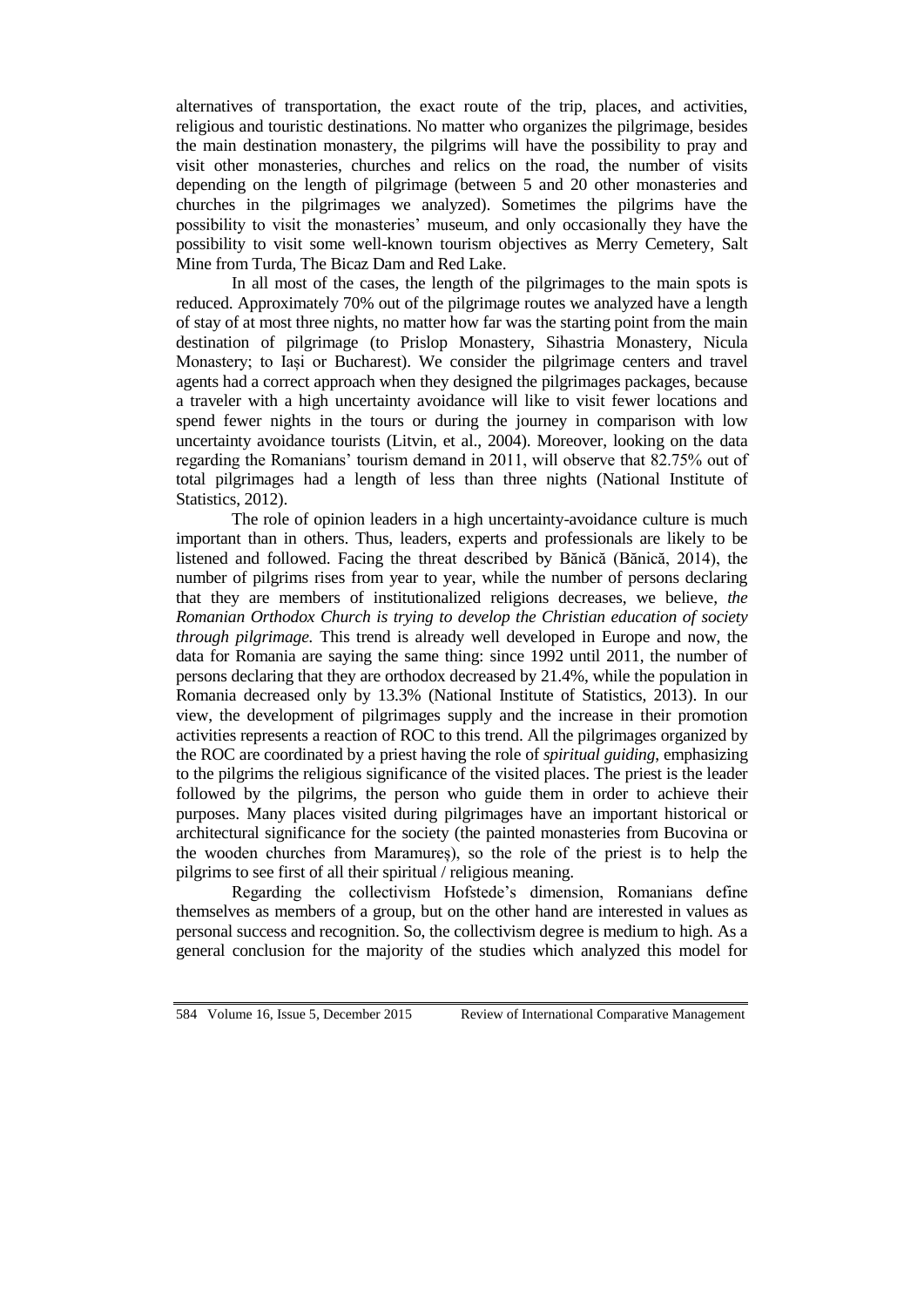different regions of Romania and areas of activity results that the following values characterized our society: sociability, communicative, less direct confrontation, willing to be part of a group and avoiding individual accountability.

Collectivists are more willing to conform to a group and consider the influence of their behavior on other people. In this context pilgrimage is also like a disclosure statement to group or community. It proves adhesion of individual to the group, respectively to religious group, and offers a special status recognized by other members of the group. On the other hand the influence of reference group is more powerful in the purchasing decisions for this type of product than when the product purchased is a necessity (DeMooij, 2004).

Taking into consideration the differences between pilgrims and tourists mentioned in the literature, we conclude that the pilgrimage supply is customized to satisfy the pilgrims' needs. The pilgrim is traveling from its faith in God (Dorneanu, 2012), so the most important thing is to have the possibility to reach the sacred place and to pray there. This is why, *the supply of domestic pilgrimages is characterized by a basic level of comfort.* Usually the accommodation facilities for pilgrims are represented by monasteries dormitories with 2 or more beds per room and / or guesthouses around the monasteries, the meals include breakfast or half board menus, while transportation is made by coach – facilities provided to satisfy the basic needs of pilgrims. The average daily budget of a pilgrim represents another argument for the basic level of comfort - in the case of the pilgrimages we have analyzed; the average basic daily budget of one pilgrim was 102 lei, representing 21 euros. Off course, if the pilgrim could afford, he/she will have the possibility to make other individual expenditures, such as: a lunch, souvenirs, fees etc.

Also as a consequence of collectivism tendency, individuals are looking for an informal atmosphere during the pilgrimage trip, which promotes the harmony inside the group. That's why they perceived the pilgrimage also as an opportunity to socialize with others, gain more social networks and to obtain more knowledge and information from the cultural or historical point of view. So, *the pilgrimages represent a way to interact with other people sharing the same values*. The way that the pilgrimages are organized oblige pilgrims to share resources – they have to share the accommodation, the transportation, the meal and sometimes even the missal. Due to economic and social developments, some persons tend to feel more loneliness than before, so they try through pilgrimages to interact with people feeling the same, to pray together, to obtain redemption (Bănică, 2014).

Beside the characteristics of pilgrimages supply determined by the Romanian pilgrims' behavior, we identified another important aspect: *the use of TIC in the promotion of pilgrimages supply is rising*. All the pilgrimage centers of the ROC or the travel agents who promote their own pilgrimages have a webpage where we can find at least some details about the pilgrimage. The social media tools are also used in promotion of pilgrimages – four pilgrimage centers of ROC having a Facebook page since 2012.

The Romanian Patriarchate publishes, every two weeks, an online newspaper dedicated entirely to pilgrimages – *Lumina pelerinului (The Light of*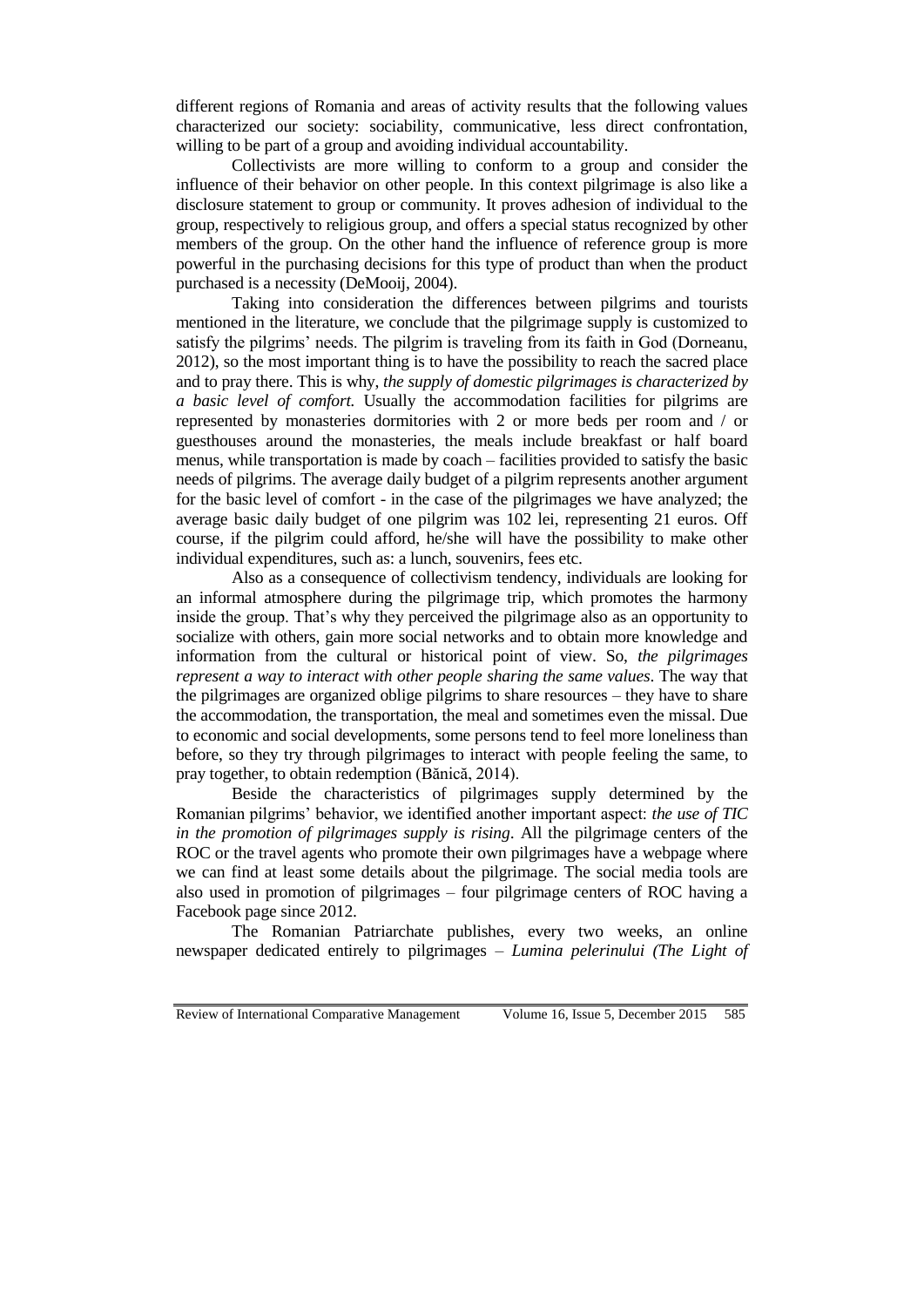*Pilgrim*). There, the interested persons may find the upcoming pilgrimages and a lot of details about them. Analyzing many issues of this newspaper, we observed that the space dedicated to the domestic pilgrimages is below 15% out of total, the rest being dedicated to the external pilgrimages. A similar situation we noticed analyzing the Facebook pages of ROC pilgrimage centers – most of the pilgrimages promoted there are the pilgrimages organized abroad. Bănică (Bănică, 2014) provides an explanation for this state of act, considering that the external pilgrimages may have in the view of church representatives more prestige and nobility than the domestic pilgrimages. From another point of view, we consider that the ROC is targeting a younger segment of potential pilgrims when they are using the TIC instruments to promote their pilgrimages. As we mentioned previously, there is a decreasing trend in the number of orthodox persons, so the church representatives may try to attract the young and middle age population through these instruments – they try to educate them and their children in order to raise their awareness to religion and to the spiritual part of their lives.

### **Conclusions**

According to Hofstede's theory, the Romanian society is characterized by the collectivism tendency and high uncertainty avoidance, dimensions which influence the way the pilgrimage centers and travel agents develop their pilgrimage products. Pilgrims tend to choose for pilgrimage destinations with a strong spiritual sense for orthodox, but destinations recommended by somebody else (a friend, a relative) who visited that places previously. That is why the majority of the domestic pilgrimages we analyzed, no matter who was the organizer, had as destination the Prislop Monastery, the monasteries from Moldova, Bucovina, Maramureș, Vâlcea, Oltenia or Dobrogea.

The domestic pilgrimage supply is customized to the basic needs of pilgrims, providing them affordable transportation mean, shelter and meal in order to reach a spiritual / sacred destination and to fulfill their desire to reach spirituality. From this perspective, we observed that the pilgrimage supply has a low level of differentiation, both from the perspective of the services provided and from the perspective of the destinations chosen. Furthermore, most of the units selling the pilgrimages provide many details regarding the trip: the places visited, the accommodation and transportation facilities, the activities and off course financial and organizational issues. All these details are meant to reduce uncertainty and to create to the pilgrim a safer environment, adequate to achieve its spiritual objectives. Due to the same reasons, the length of pilgrimages is in most of the cases below three nights. The pilgrimage centers are aware of the importance of pilgrims' spiritual objectives, so they provide them a feasible alternative to organizing the trip by their own. In spite of that, the share of the persons going on a pilgrimage by their own is still high.

A significant difference between the pilgrimages organized by ROC and other pilgrimages has to be mentioned: the presence of a priest having the role of spiritual guiding. The priest has to guide the pilgrim to see the spiritual / religious meaning of the place they visit, has to discuss with pilgrims to educate them and help them to fulfil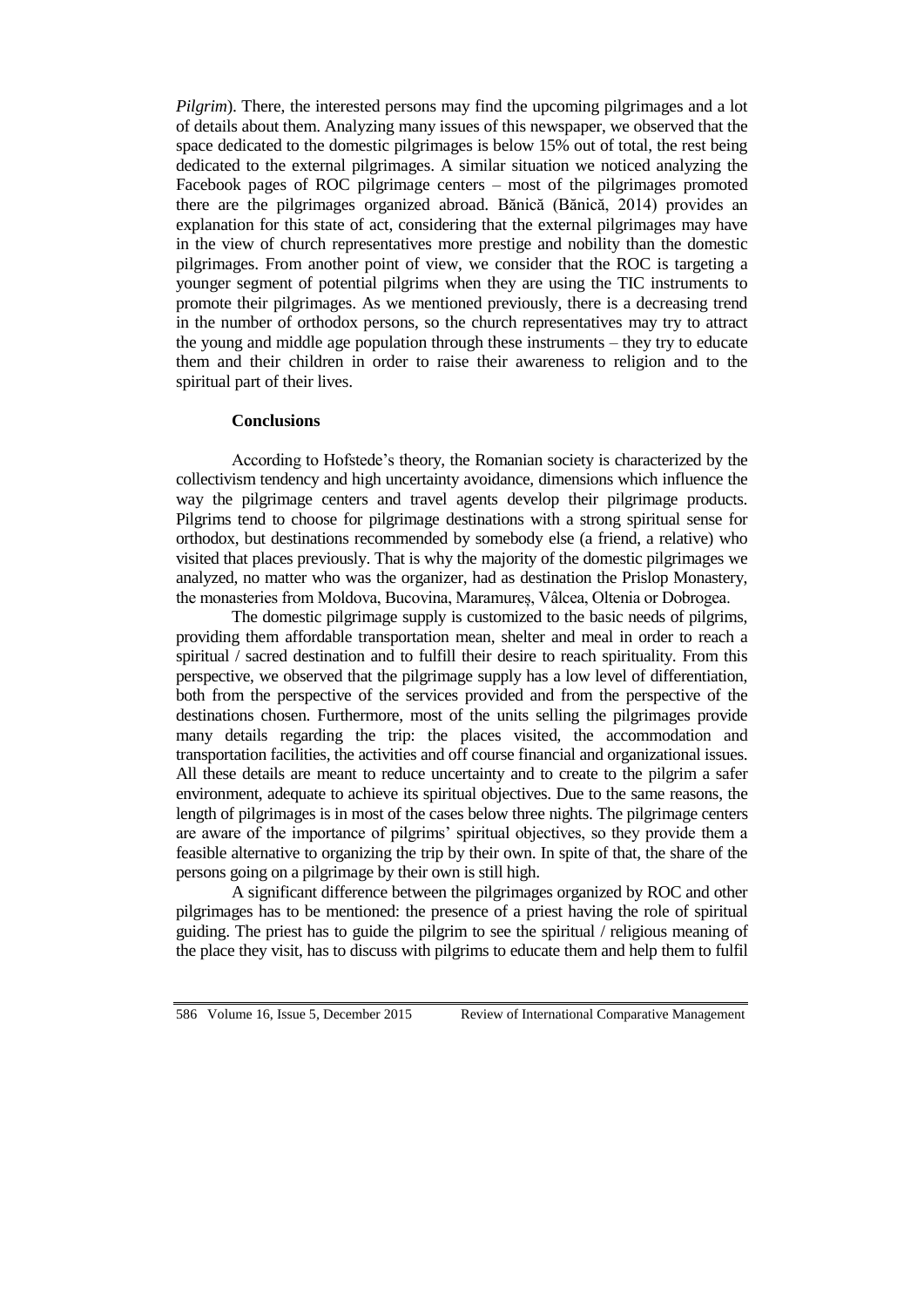their desires. In fact, through the presence and the role of priest, the ROC tries to make a distinction between religious travels and pilgrimages.

Due to collectivism dimension, the pilgrimages represent in the same time a way to socialize with people sharing the same values. Also, specific to this dimension is the idea of sharing resources, in our case pilgrims sharing the accommodation, the transportation and even the missal.

Another difference we have noticed between pilgrimages is the different approach to domestic – external pilgrimages. Using TIC instruments and social media, the ROC, through its pilgrimage centers, promotes intensively the external pilgrimages, while the domestic pilgrimages are barely mentioned. This is an innovative way to approach the pilgrims: in the case of adults and older people they use traditional tools (pilgrimage centers and recommendations of the priests), while in the case of young and some of the adults they use modern tools (social media, online newspaper etc.). We concluded that in this way ROC is trying to enhance direct relationship with young and middle age people in order to bring them closer to the church.

Beside their spiritual part, the pilgrimages bring together a large number of people, raising for local administration and public institutions important challenges. Suitable access to pilgrimage destination, large parking places, security and medical safety represent only few of the services that local administration has to provide in spite of limited budgetary financial resources. Perhaps in Romania we cannot talk of a large number of pilgrims as they appear in countries and cities with tradition in this respect, but specific to our country is the fact that these pilgrimages are held in very small communities, in rural areas, and thus positive and negative impact are more obvious. To address these aspects and identify the pilgrim needs during their journey, we intend to continue our research analyzing the demand for pilgrimages. Off course, at that moment will have the opportunity to improve and develop the results we obtained here. But more important, knowing both sides of the phenomenon (supply and demand), we will be able to make some recommendations for local authorities in order to guarantee a sustainable development of pilgrimages in our country.

#### **References**

- 1. Anon., n.d. *Father Arsenie Boca.* [Online] Available at: http://fatherarsenieboca.com/about-father-arsenie-boca/ [Accessed 16 01 2015].
- 2. Anon., n.d. *Romanian Monasteries.* [Online] Available at: http://www.romanianmonasteries.org/bucovina/all-bucovina-monasteries [Accessed 15 01 2015].
- 3. Badone, E. & Roseman, S., 2004. *Intersecting journeys: the anthropology of pilgrimage and tourism.* s.l.:University of Illinois Press.
- 4. Bănică, M., 2014. *Nevoia de miracol. Fenomenul pelerinajelor în România contemporană.* Iași: Polirom.
- 5. Barber, R., 1993. *Pilgrimages.* London: The Boydell Press.
- 6. Bilu, Y., 1998. "Divine worship and pilgrimage to holy sites as universal phenomena". In: *The holy graves: pilgrimage to the holy graves and Hillulor in Israel.* s.l.:R. Gonen, pp. 11-26.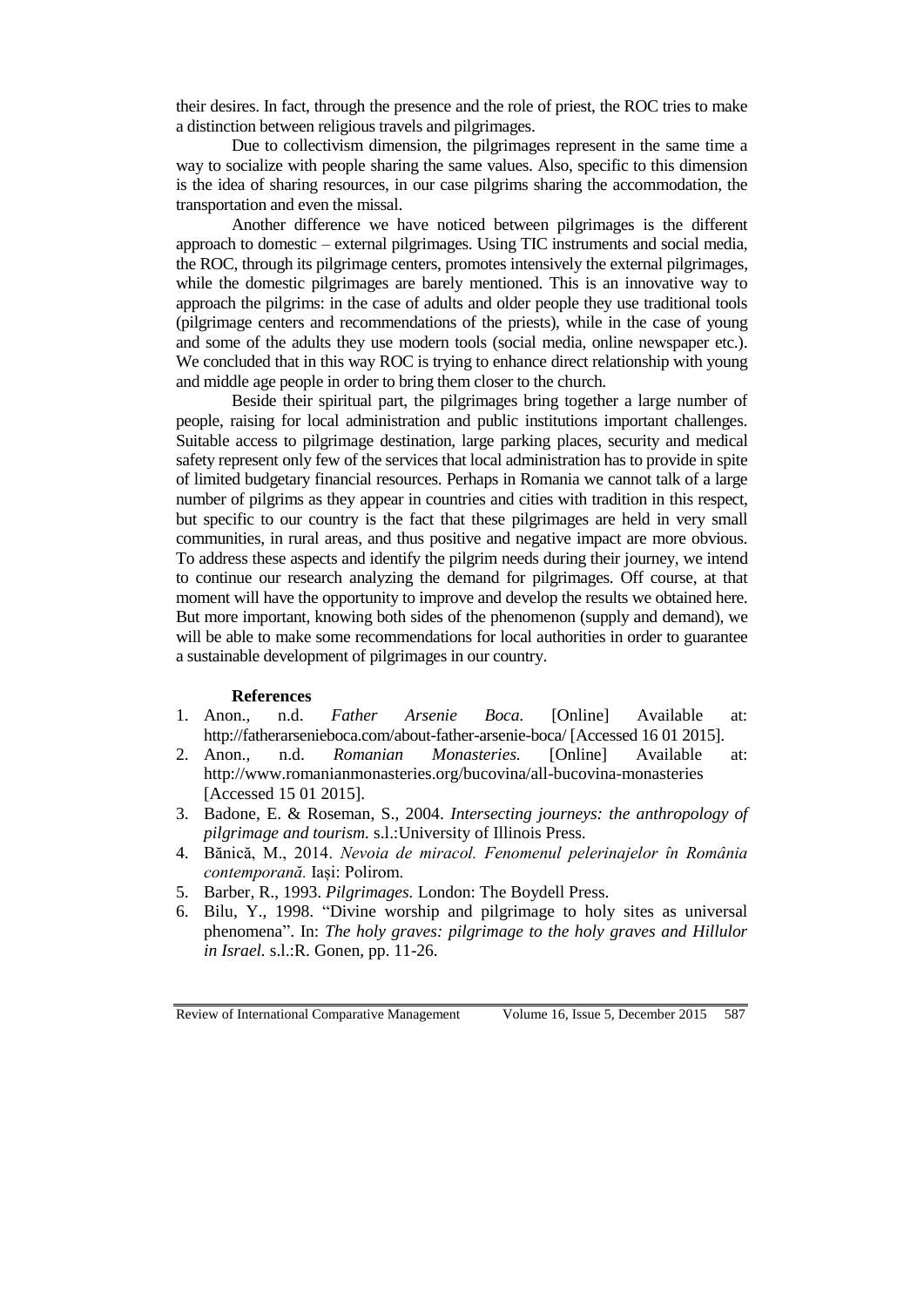- 7. Blackwell, R., 2007. *Motivation for religious tourism.* Oxfordshire: CABI.
- 8. Bruner, E., 1994. "Abraham Lincoln as authentic reproduction: A critique of postmodernism". *American Anthropologist,* Volume 96, pp. 397-415.
- 9. Chaspoul, C. & all, e., 1993. *Tourism religieux.* Paris: Editions Touristiques Europeennes.
- 10. Cohen, E., 1992. "Pilgrimage centers: concentric and excentric". *Annals of Tourism Research,* 19(1), pp. 33-50.
- 11. Collins-Kreiner, N., 2010. "Researching pilgrimage. Continuity and transformations". *Annals of Tourism Research,* 37(2), pp. 440-456.
- 12. Crotts, J. & Erdmann, R., 2000. "Does national culture influence consumers' evaluation of travel services? A test of Hofstede's model of cross-cultural differences". *Managing Service Quality,* 10(6), pp. 410-419.
- 13. DeMooij, N., 2004. *Consumer behavior and culture: Consequences for global marketing and advertising.* s.l.:Sage.
- 14. Dorneanu, N., 2012. "About pilgrimage, pilgrims and tourists. Some considerations in Christian terms". In: *Turismul românesc în contextul dezvoltării durabile.* Iași: Academia Română - Institutul de Cercetări Economice și Sociale "Gheorghe Zane", pp. 109-116.
- 15. Dupront, A., 1967. "Tourisme et pelerinage". *Communications,* Issue 10, pp. 97-121.
- 16. Fournier, J., 1978. *Le registre d'inquisition de Jacques Fournier (traduit et annoté par J. Duvernoy).* Paris: Mouton.
- 17. Gui, B., 1926. *Manuel de l'Inquisiteur (édité et traduit par G.Mollat, avec la collaboration de G.Drioux).* Paris: Librairie Ancienne Honore Champinion.
- 18. Hofstede, G., 2001. *Culture's Consequences.* s.l.:Sage Publications.
- 19. INSCOP, 2014. *Încrederea în instituții / Confidence in institutions.* [Online] Available at: http://www.inscop.ro/decembrie-2014-increderea-in-institutii/ [Accessed 6 02 2015].
- 20. Kong, L., 2001. Mapping "new" geographies of religion: politics and poetics immodernity. *Progress in Human Geography,* Issue 25, pp. 211-233.
- 21. Litvin, S., Crotts, J. & Hefner, F., 2004. Cross-cultural tourist behaviour: a replication and extension involving Hofstede's uncertainty avoidance dimension. *International Journal of Tourism Research,* Issue 6, pp. 39-37.
- 22. Luca, A., 2005. *Studiu privind valorile și comportamentul românesc din perspectiva dimensiunilor culturale după metoda lui Geert Hofstede.* [Online] Available at: http://customer.kinecto.ro/2005/Interact/Overview%20Cross% 20Cultural.pdf [Accessed 18 01 2015].
- 23. Marinescu, G. & Marinescu, A., 2013. *Uncertainty Avoidance in Romanian Culture.* New York, s.n.
- 24. Mattila, A., 1999. "The role of culture in the service evaluation process". *Journal of Service Research,* 1(3), pp. 250-261.
- 25. Mihuț, I. & Lungescu, D., 2006. "Dimensiuni culturale în managementul românesc". *Management & Marketing,* Issue 1.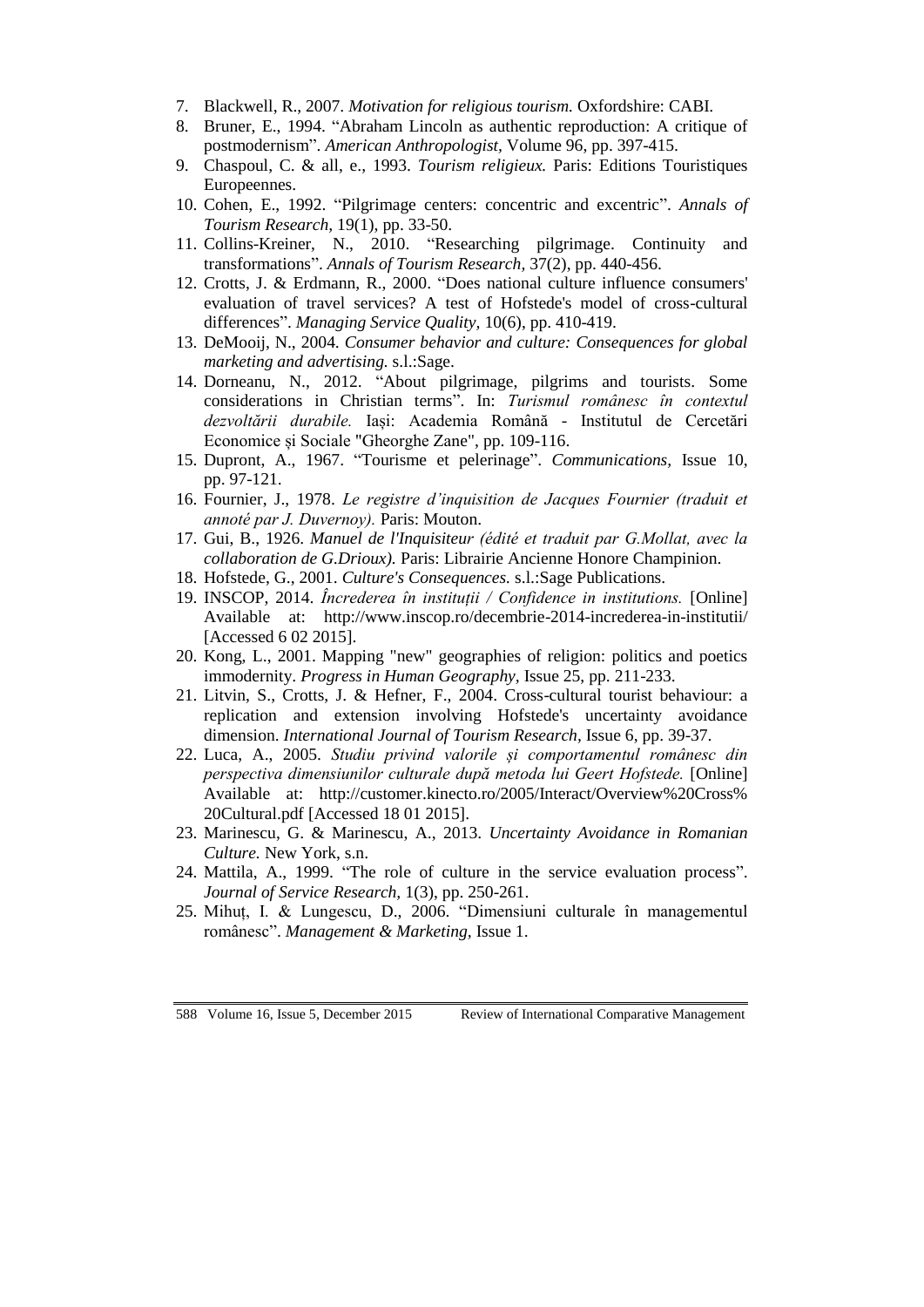- 26. National Institute of Statistics, 2012. *Cererea turistică a rezidenților din România / The Romanians' tourism demand.* [Online] Available at: http://media.hotnews.ro/media\_server1/document-2012-04-11-11975239-0 cererea-turistica-rezidentilor-din-romania-anul-2011.pdf [Accessed 8 2 2015].
- 27. National Institute of Statistics, 2013. *Ce ne spune recesământul din anul 2011 despre religie? / What does the census of 2011 tells us about religion?.*  [Online] Available at: http://www.insse.ro/cms/files/publicatii/pliante%20 statistice/08-Recensamintele%20despre%20religie\_n.pdf [Accessed 10 01 2015].
- 28. National Institute of Statistics, 2014. *Other publications.* [Online] Available at: http://www.insse.ro/cms/en/content/other-publications [Accessed 2 February 2015].
- 29. Pales-Gobilliard, A., 2002. *Le livre des sentences de l'inquisiteur Bernard Gui 1308-1323.* Paris: CNRS.
- 30. Pizam, A., Jansen-Verbeke, M. & Stell, L., 1997. "Are all tourists alike regardless of nationality? The perception of Dutch tour guides". *Journal of International Hospitality Leisure and Tourism Management,* 1(1), pp. 19-40.
- 31. Pizam, A. & Telisman-Kosuta, N., 1989. "Tourism as a factor of change: results and analysis". In: *Tourism as a factor of change: a socio-cultural study.*  Vienna: European Coordination Center for Documentation in Social Sciences, pp. 149-156.
- 32. Pohoață, I., Socoliuc, O. & Bostan, I., 2013. "The economic impact of religious tourism on the North East region of Romania". *European Journal of Science and Theology,* 9(June), pp. 195-204.
- 33. Reisinger, Y., 2009. *International tourism: Cultures and Behavior.*  s.l.:Butterworth-Heinemann.
- 34. Rosenbaum, M. & Spears, D., 2005. "Who buys what? Who does what? Analysis of cross-cultural consumption behaviour among tourists in Hawaii". *Journal of Vacation Marketing,* 11(3), pp. 235-247.
- 35. Shackley, M., 2001. *Managing sacred sites: service provision and visitor experience.* London: Continuum.
- 36. Sharpley, R. & Sundaram, P., 2005. "Tourism: a sacred journey? The case of ashram tourism, India". *International Journal of Tourism Research,* Volume 7, pp. 161-171.
- 37. Sheldon, P. & Fox, M., 1998. "The role of foodservice in vacantion choise and experience: a cross-cultural analysis". *Journal of Travel Research,* 27(3), pp. 9-15.
- 38. Svoboda, J., Šalgovičová, J. & Polakovič, A., 2013. "Religion and tourism in Slovakia". *European Journal of Science and Theology,* 9(6), pp. 125-132.
- 39. Tsang, N. & Ap, J., 2007. "Tourists' perceptions of relational quality service attributes: a cross-cultural study". *Journal of Travel Research,* Issue 45, pp. 355-363.
- 40. Tuclea, C., State, O. & Tigu, G., 2008. "Culture and internal competition in Romanian hospitality industry: dimmensions and risks". *The Business Review,*  9(2), pp. 125-132.